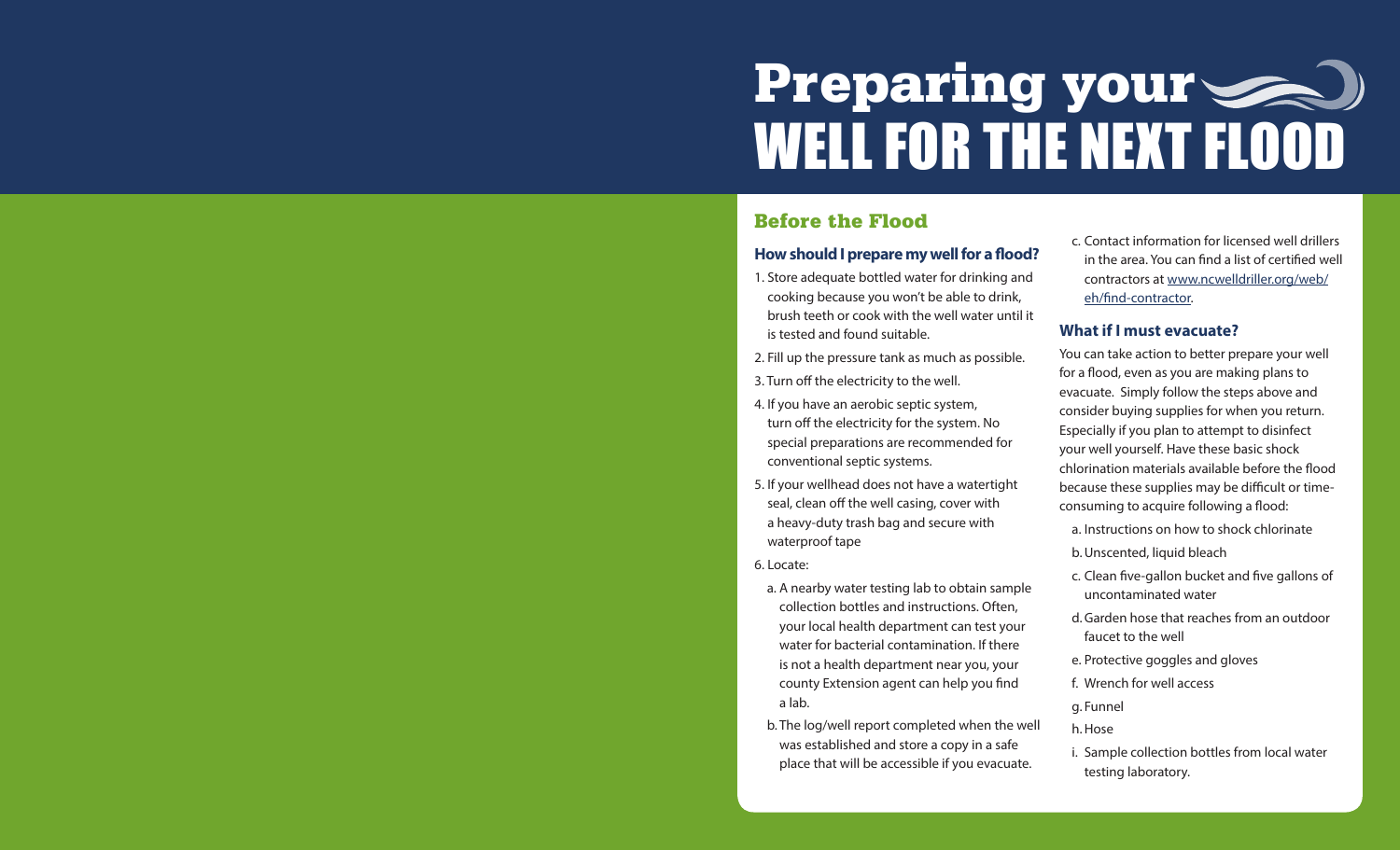# After the Flood

# **What should I do after a flood?**

- 1. Do not turn on the electricity to your pump until flood waters recede.
- 2. If extensive flooding has occurred, do not drink the water. Use your water reserves and bottled water until you well water has been tested.
- 3. Contact a driller/s before evacuating if you think your well will need service immediately after the flood. You can find a list of certified well contractors at [www.ncwelldriller.org/web/](http://www.ncwelldriller.org/web/eh/find-contractor) [eh/find-contractor.](http://www.ncwelldriller.org/web/eh/find-contractor)
- 4. If you haven't already, find a nearby water testing lab to obtain sample collection bottles and instructions for bacterial contamination. You cannot see, taste or smell bacterial contamination in your well.
- a. If you live near animal feeding operations, agricultural fields where pesticides are applied or industrial chemical factories, you should contact your local health department for additional testing. Especially if you smell fuel or chemicals in your water.

 If there is bacterial contamination, do not use contaminated water for:

- drinking
- cooking
- making ice
- bathing in any form
- washing clothes or dishes

 Use an alternative water source until bacteria is no longer detected in your water. Alternative sources include bottled water, a source you know isn't contaminated or boiling your water for five minutes before use.

It is strongly recommended to call your local health department or a licensed well driller to shock chlorinate the well if it has been flooded. A water well driller will have access to more effective products and will have equipment and experience that a typical well owner will not have.

# **Whom can I call if I have more questions?**

Contact your local health department or a certified well driller for professional assistance. You can find a list of certified well contractors at www.ncwelldriller.org/web/eh/find-contractor.

**IMPORTANT: Before using the water for** drinking, cooking, making ice or preparing food, have the water tested by a Department of Health certified laboratory. If disinfection attempts fail, the well may need to be cleaned before it is disinfected again. Contact a contractor or local health department for help.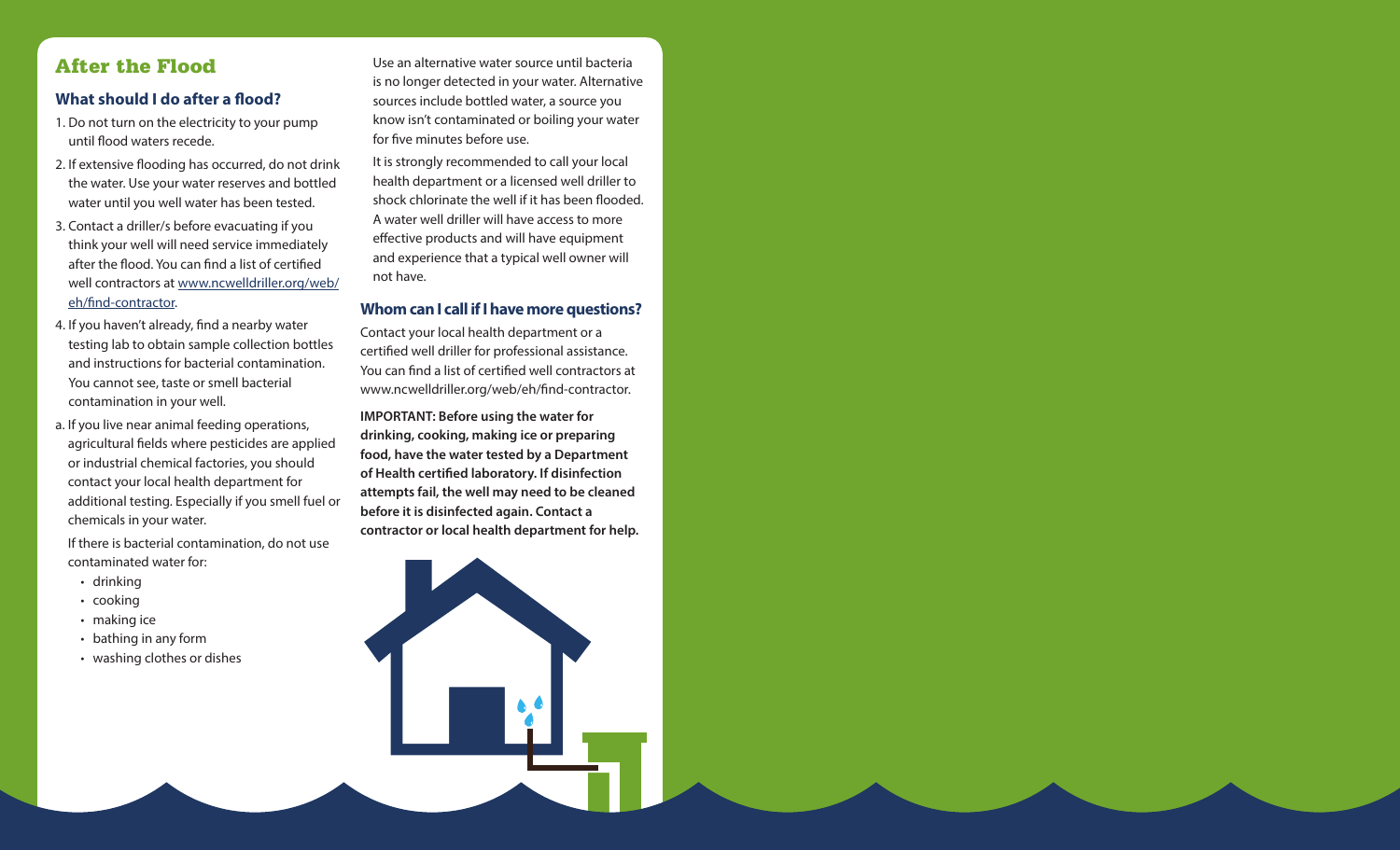# Shock Chlorination

#### **How to do I shock chlorinate my well?**

*If your well system is damaged, the following instructions for the disinfection process will not work. An indication that your well is damaged can be a decrease in water pressure once turned on. Contact a certified contractor for examination.*

*Note: Learn how to bypass water softeners and household water filters if any are attached to your water system. Read and have manufacturer's instructions easily available on how to disinfect bypassed water softeners and household water filters.* 

To ensure a safe and effective disinfection process, follow these directions step-by-step:

#### **PREPARATION PHASE**

Tools Needed

- A garden hose long enough to reach from an outdoor water faucet to the well
- Protective goggles/gloves
- Clean five-gallon bucket
- Five gallons of water
- Funnel

Unscented (no cleaners added) household liquid bleach containing 5.25% chlorine and is less than six months old.

# **How much bleach do I need to disinfect my well?**

- The amount of bleach to be used in the disinfection process will depend on the amount of water in the well.
- To calculate the water volume, subtract the static water level (distance from land surface to the water in the well) from the total depth of the well. If you don't know the static water level, just use the total measurement of the well depth (see Table 1).

# Step By Step Instructions to Disinfect Your Well

#### **STEP 1 Power Off:**

- Turn off electrical power to the pump by turning off the circuit breaker.
- Disconnect water softeners or household water filters by switching to bypass mode or the "out of service" position.

#### **STEP 2 – Open the Well:**

• Remove all debris near the well. Check the well for damage. Remember, if your well is damaged, this process will not work.

#### **TABLE 1. Amount of unscented liquid chlorine bleach needed for well disinfection.**

|                               |     | <b>Well diameter (inches)</b> |           |           |           |           |
|-------------------------------|-----|-------------------------------|-----------|-----------|-----------|-----------|
|                               |     | $\overline{4}$                | 6         | 8         | 24        | 36        |
| Water depth<br>in well (feet) | 10  | 6 cups                        | 7 cups    | 8 cups    | 20 cups   | $2.5$ gal |
|                               | 20  | 7 cups                        | 8 cups    | 10 cups   | $2.5$ gal | $4.5$ gal |
|                               | 50  | 8 cups                        | 10 cups   | 14 cups   | 5 gal     | 10.5 gal  |
|                               | 100 | 10 cups                       | 16 cups   | 22 cups   |           |           |
|                               | 150 | 12 cups                       | 20 cups   | 30 cups   |           |           |
|                               | 200 | 14 cups                       | $1.5$ gal | $2.5$ gal |           |           |
|                               | 400 | 22 cups                       | $2.5$ gal | $4.5$ gal |           |           |

*4 cups = 0.25 gal; 8 cups = 0.5 gal; 12 cups = 0.75 gal; 16 cups = 1 gal*